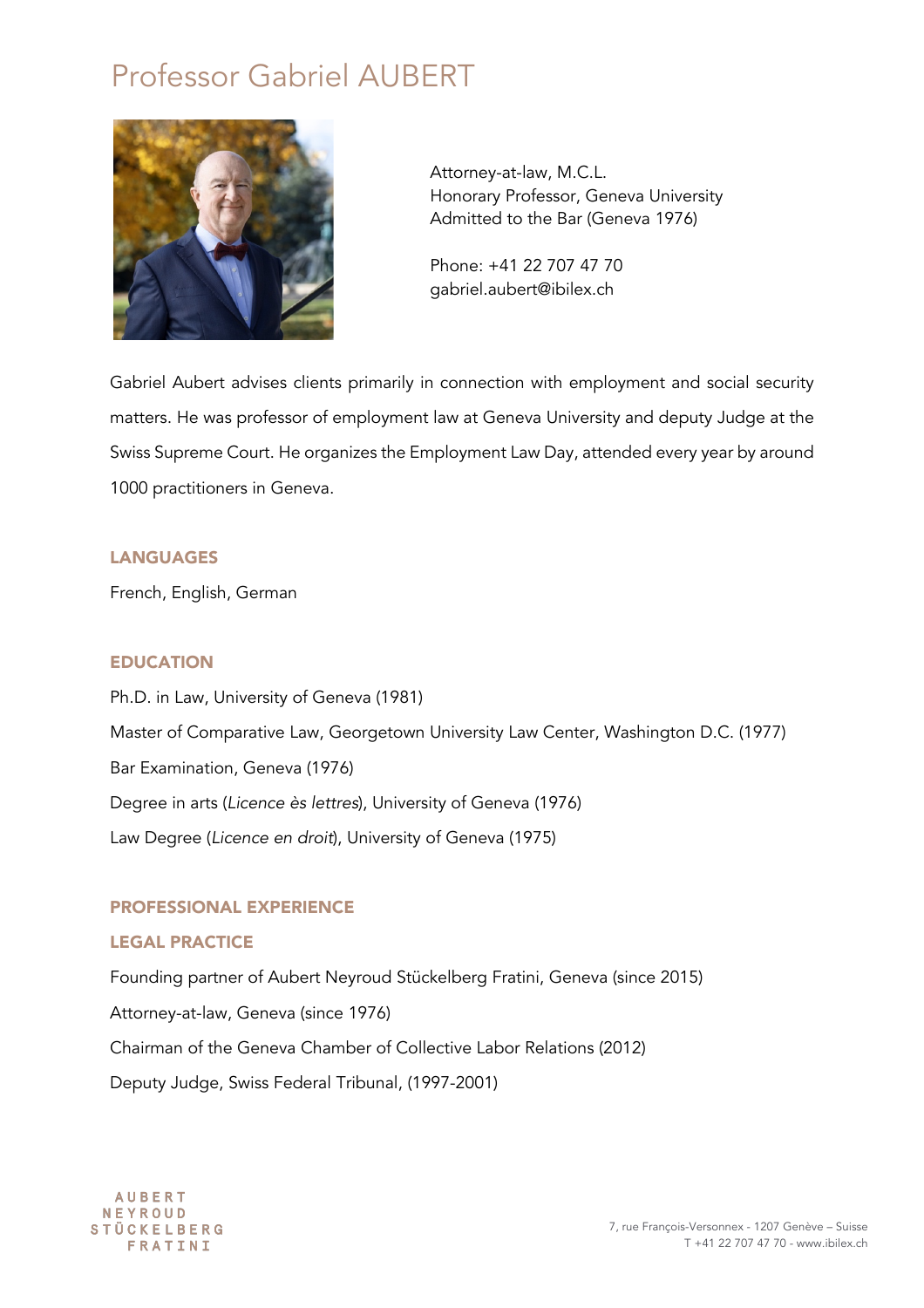Deputy Judge of the Court of Appeal and Deputy Chairman of the Court of Appeal's Labor Division, Geneva (1996) Chairman of labor arbitral tribunals (since 2005)

#### ACADEMIC CAREER

Professor of Law, University of Geneva (1987-2015). Lecturing: Swiss Employment law; Collective Employment Relations; International and Comparative Employment Law; European Labor Law; Introduction to Private Law; Ancient Philosophy of Law; Rhetoric. Several times Director of Department of Employment Law and Social Security Law Visiting Professor, University of Paris II, Panthéon-Assas (1997, 2005, 2007, 2008) Lecturer in Comparative Employment Law at the Transnational Law Institute organized by the University of Geneva and Duke University, Geneva (2000) Substitute Professor in Employment Law, University of Lausanne (1986-1988) Lecturer in Employment Law and Social Security Law, University of Fribourg (1982-1985) Lecturer in European Law, Institute of European Studies, Geneva (1982-1989) Deputy Director of the Geneva Center for European Legal Studies (1981-1987) Deputy Lecturer in Geneva Criminal Procedure, Bar Exam program (1981) Director of "Collection Droit" with Slatkine Editors Co-editor of the "Droit du travail et assurance chômage" journal (2001), Zurich Member of the Editorial Board of the "Semaine judiciaire" journal (1991-1997)

#### CONTINUING EDUCATION

Organization of the Annual Employment Law Days (since 1990) Public conferences on Rhetoric (since 2008) Conferences on Swiss and Comparative Employment Law, Universities of Lyon and Paris II, Panthéon-Assas (1997-2008) Participation in the training of Employment Judges and Presidents of the Geneva Employment Court (since 1983) Symposia with the Geneva Physicians Association